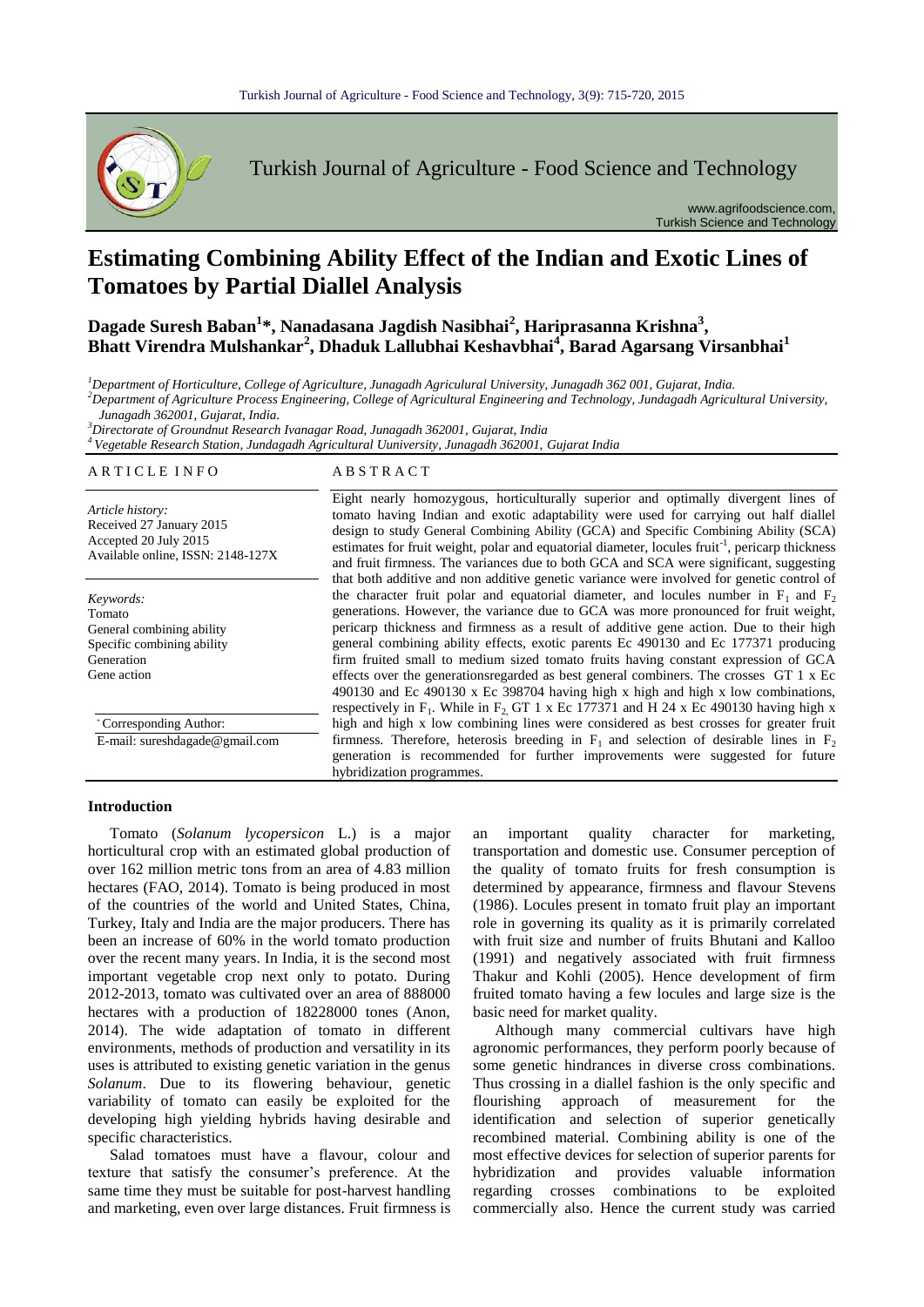out to analyse some important tomato cultivars/genotypes to ascertain the relative performance regarding combining ability effects for fruit quality traits.

## **Materials and Methods**

## *Materials*

The experiment for the present investigation was carried out in randomized block design with three replications. Experiment was conducted at Junagadh Agricultural University (JAU), Junagadh. Geographically Junagadh is located at 21.5° N latitude and 70.5° E longitudes with an altitude of 60 m above the mean sea level. Eight tomato inbred lines *viz.*, P<sub>1</sub> (Gujarat Tomato 1), P<sub>2</sub> (Pusa Ruby), P<sub>3</sub> (H 24), P<sub>4</sub> (Ec 490190), P<sub>5</sub> (ArkaVikas),  $P_6$  (Ec 177371),  $P_7$  (IC 89976) and  $P_8$  (Ec 398704) were crossed in half diallel fashion to get  $F_1$ seeds (Table 1). All the  $F_1$  seed was sown and at the time of pollination about 10 plants were selfed to get  $F_2$  seeds. The parents,  $F_1$  hybrids and  $F_2$  population were field evaluated using randomized complete block design with three replications. Evaluation of 64 treatments  $(28 \text{ F}_1\text{s})$ hybrids, 28 F<sub>2</sub>s, 8 parents) was done at a spacing of 75 x 60 cm by following recommended olericultural practices of JAU, Junagadh obligatory to raise healthy crop. Standard cultural practices included pre planting application of farmyard manure at the rate of 20 t/ha, and 37.5 kg/ha each of N, P and K as basal dose. One month after planting 37.5 kg/ha N was top dressed. The irrigation was given as and when required.

The observations were recorded for fruit weight, equatorial and polar diameter, number of locules, pericarp thickness and firmness. Fruit firmness was judged as per

the method reported by Nanadasana (2005) using Texture Analyser TA XT2i instrument, a microprocessor analysis system developed by Stable Micro Systems England. The Texture Analyser measures force, distance and time. It consists of two separate module *viz.,* the test bed and the console (keyboard). To obtain a great amount of analytical flexibility, the texture analyser was interfaced with an IBM PC with software called "Texture Expert" which facilitate to view the data in a graphical format, finding multiple peaks, areas and averages and saving of data on the disk. The results were read directly from the saved graphs in computer directly. The compression test was used to evaluate the force required to rupture the tomato fruits under quasi stable loading. The following TA XT2i setting was done for the compression test

- *Mode:* measures force in compression
- *Option:* return to start
- *Pretest speed:* 2 mm s<sup>-1</sup>
- *Posttest speed:* 10 mm s-1
- *Distance:* 15 to 20 mm
- *Trigger type:* Auto 20
- *Data acquisition rate:* 200 pps
- *Accessory:* 75 mm compression platen (P/75) using 20 kg load cell

For each test a single tomato fruit was placed centrally on blank plate secured on the heavy duty platform. The static compression test of the whole fruit was carried out at predetermined speed, forcing the flat platen kept on the fruit to apply pressure around the mid region to fruit *i. e.*  with pedicel end at right angle to the direction of force.

| Code No.       | Parent                       | Source/Origin                                                  | Salient features                                                                                                                                                                                   |
|----------------|------------------------------|----------------------------------------------------------------|----------------------------------------------------------------------------------------------------------------------------------------------------------------------------------------------------|
| $P_1$          | Gujarat<br>Tomato 1<br>(GT1) | Vegetable Research<br>Station, J. A. U.,<br>Junagadh (Gujarat) | Indeterminate plant habit, popular in Gujarat high<br>yielding, fruits are red round, pulpy consistency and have<br>green shoulder.                                                                |
| P <sub>2</sub> | Pusa<br>Ruby                 | Indian Agricultural<br>Research Institute, New<br>Delhi        | Popular variety produced by hybridisation of Sioux x<br>Improved Meeruti. Plants are early, indeterminate,<br>spreading, hardy. Uniform light red, medium sized and<br>have flattish round fruits. |
| $P_3$          | H 24                         | Haryana Agricultural<br>University, Hisar                      | Fruits are red, round, medium sized and pulpy but<br>susceptible to cracking. Plants tolerant to TLCV.                                                                                             |
| $P_4$          | Ec 490130                    | National Bureau of Plant<br>Genetic Resources, New<br>Delhi    | Plants are determinate with potato leaf shape. Fruits are<br>orange red in colour, medium in size, roundish, firm, have<br>few locules and thick pericarp.                                         |
| $P_5$          | Arka<br>Vikas                | Indian Institute of<br>Horticultural Research,<br>Bangalore    | Indeterminate type does well in stress condition. Fruits are<br>medium in size, flat round, uniform red colour and have<br>high TSS.                                                               |
| $P_6$          | Ec 163599                    | National Bureau of Plant<br>Genetic Resources,<br>Hyderabad    | Indeterminate plant habit. Fruits are flattish round, small<br>to medium in size having deep red colour and are pulpy.                                                                             |
| $P_7$          | Ec 177371                    | National Bureau of Plant<br>Genetic Resources.<br>New Delhi    | Plants are early, spreading with good branching habit.<br>Produces 4 to 5 fruits in cluster. Fruits small oblong<br>shaped, orange red Coloured and pulpy.                                         |
| $P_8$          | Ec 398704                    | National Bureau of Plant<br>Genetic Resources,<br>New Delhi    | Indeterminate and spreading plants. Fruits are flattish<br>round, deep red coloured, slightly lobed, pulpy and are<br>small to medium in size.                                                     |

Table 1 Source and some diagnostic features of homozygous parental lines in the 8 x 8 partial diallel analysis in tomato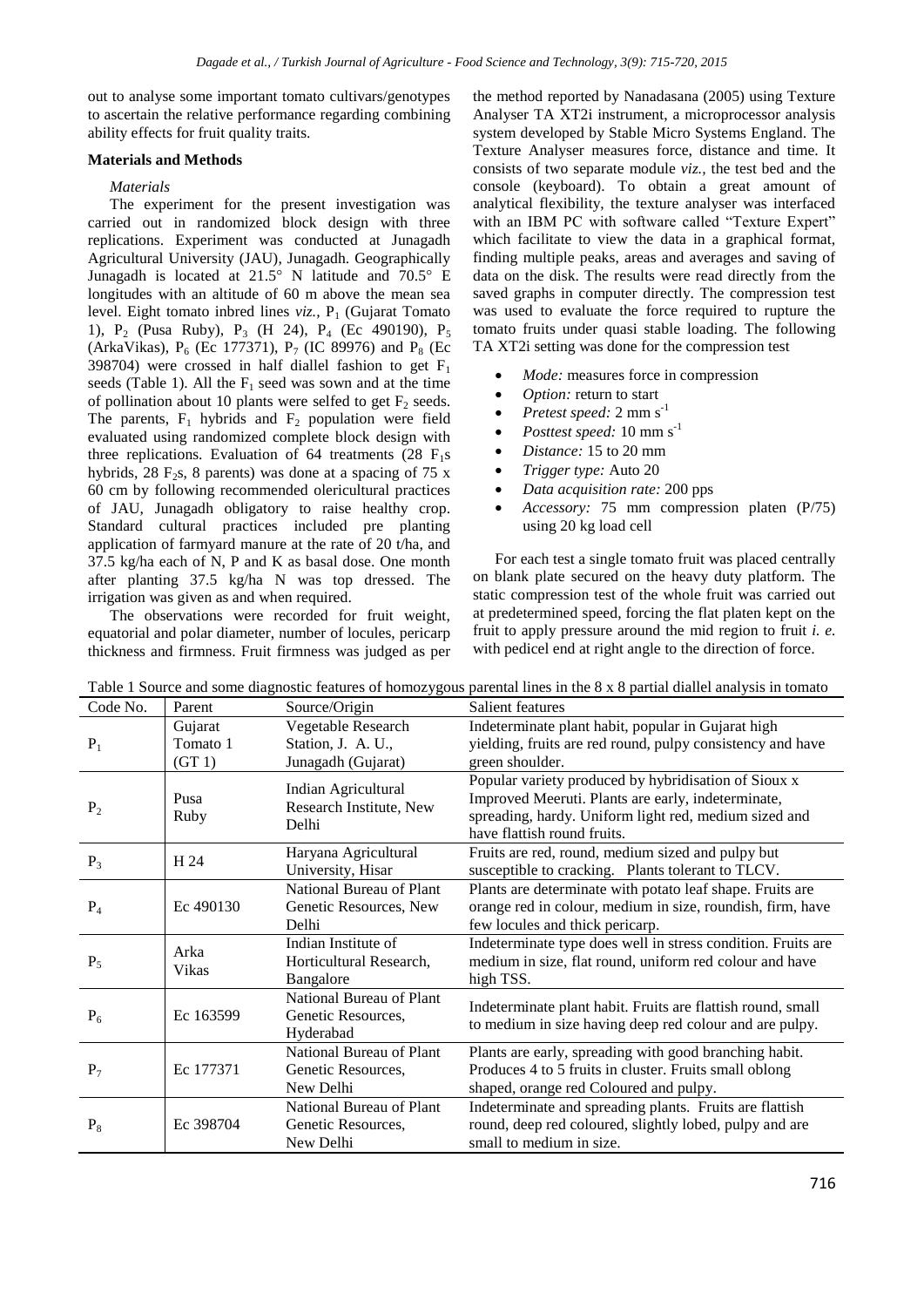Once a trigger force of 20 g had been achieved the compression platen proceeded to move down on to the tomato fruit at constant loading velocity up to predetermined distance at which fruit gets rupture. At the same time, the force applied and corresponding deformations was observed from computer and results were saved on the disk. In this way this test was conducted for five tomato fruit immediately after harvest and average values are reported. The average values for fruit firmness (kg/cm) were calculated using following formula. Fruit firmness  $(kg/cm)$  = Fruit first rupture force (kg)/Deformation (cm).

## *Statistical Analysis*

The observations were recorded on sample fruits randomly selected from five plants of each parent,  $F_1$  and check variety and 30 plants of  $F_2$  genotypes were compiled and averaged values of the replicated data were used for statistical analysis. The mean of each replication were tested for significance by the method suggested by Panse and Sukhatme (1987).

#### *Combining Ability Analysis*

Combining ability analysis not only helps in identification and early assessment of breeding potential of parental lines to be included in crossing programme but also provides specific promising cross combinations to exploit heterosis or mop up the favourable fixable genes. Mean of 28 of each  $F_1$  and  $F_2$  progenies were arranged in a diallel table and data obtained were subjected to combining ability analysis by using model I, method 2 as described by Griffing (1956). It included parents and one set of  $F_1$ s without reciprocals. In this method, the experimental material is considered as a population about which the inferences are to be drawn and combining ability effects of the parents could be compared when parents themselves were used as testers to identify good combiners. In model I, it was assumed that the variety and block (replication) effects were constant but error was variable and was normally and independently distributed with zero mean and  $(\sigma^2)$  variance.

#### **Results**

A diallel analysis of 28  $F_1s$  and  $F_2s$  developed by crossing eight parents excluding reciprocals was carried out for tomato fruit characters. Analysis of variance revealed (Table 2) highly significant differences among the genotypes, parents, and hybrids for all the characters indicating the presence of significant variation among the genotypes as well as crosses studied.

### *Combining Ability Analysis Nature of gene action*

The variations existing in the experimental material studied were partitioned into components attributable to parents,  $F_1$ ,  $F_2$  and error sources. Further, using appropriate expectation of the observed mean squares, the component of variance attributed to parents were used as a measure of general combining ability ( $\sigma^2$  g), while, the variances observed due to different cross interaction were used as a measure of specific combining ability ( $\sigma^2$  s). Further ratio between these two estimates ( $\sigma^2$  g and  $\sigma^2$  s) was worked out to find out nature of gene action involved in governance of the individual character (Table 3)

Mean squares of general and specific combining ability for all studied traits are presented in Table 3. The results showed that mean squares of general combining ability (GCA) and specific combining ability (SCA) were highly significant for all studied traits. The variances due to both GCA and SCA were significant, suggesting that both additive and non additive genetic variance were involved for genetic control of the character fruit polar and equatorial diameter, and locules number in  $F_1$  and  $F_2$ generations. However, the variance due to GCA was more pronounced for fruit weight, pericarp thickness and firmness as a result of additive gene action. Meanwhile, variance due to SCA as an indicator of non additive gene action, was greater for fruit polar diameter. The predictivity ratio further confirmed importance of additive genetic variance in the governance of these traits in both  $F_1$  and  $F_2$  generations.

#### *GCA effects (gi)*

The GCA effects of the parents used in the study for fruit characters are given in Table 4. After the assessment of overall picture of GCA effects, it appeared that the parents differ in their GCA. Among the lines, the highest significant and positive GCA effects had shown by Ec 490190 for maximum number of characters namely fruit weight, polar and equatorial diameter, Number of locules/fruit, pericarp thickness and fruit firmnessover the generations. Next to Ec 490190, significantly positive GCA effects for fruit weight was shown by the parent H 24 was the better in  $F_1$  generation indicating its feasibility of exploitation on commercial scale. Parent Ec 163599 had best performance for locules per fruit and fruit firmness, polar diameter and pericarp thickness thus indicating exploitation by heterosis breeding. Analysis of variance as well as predictivity ratio revealed additive genetic inheritance of mean fruit weight in both sets.

| Table 2 Analysis of variance for combining ability of characters of tomato |     |                 |                  |          |                  |                  |             |  |  |
|----------------------------------------------------------------------------|-----|-----------------|------------------|----------|------------------|------------------|-------------|--|--|
| Source                                                                     | DF' | FW <sup>2</sup> | FPD <sup>3</sup> | $FED^4$  | NLF <sup>5</sup> | FPT <sup>o</sup> | ${\rm FF'}$ |  |  |
| Replications                                                               |     | 6228.44**       | $1.78**$         | $2.61**$ | $1.15**$         | $0.032**$        | $0.98**$    |  |  |
| Genotypes                                                                  | 64  | 357.82**        | $0.86**$         | $1.76**$ | $2.61**$         | $0.030**$        | $1.03**$    |  |  |
| Parents                                                                    |     | 372.28**        | $0.97**$         | $1.86**$ | $3.24**$         | $0.018**$        | $0.42**$    |  |  |
| $F_1s$                                                                     | 27  | $205.37**$      | $0.095**$        | $2.02**$ | $2.01**$         | $0.019**$        | $1.12**$    |  |  |
| $F_{2}S$                                                                   | 27  | $350.76**$      | $1.54**$         | $0.88**$ | $3.20**$         | $0.040**$        | $1.01**$    |  |  |
| $P Vs F_1$                                                                 |     | 831.91**        | $5.40**$         | $4.14**$ | 0.096            | $0.130**$        | $0.71**$    |  |  |
| PVSF <sub>2</sub>                                                          |     | $315.55**$      | $0.25**$         | $0.83**$ | 0.093            | $0.180**$        | $0.023*$    |  |  |
| Error                                                                      | 128 | 7.69            | 0.013            | 0.034    | 0.044            | 0.002            | 0.006       |  |  |

Table 2 Analysis of variance for combining ability of characters of tomato

<sup>1</sup>DF: Degrees of freedom; <sup>2</sup>FW: Fruit weight (g); <sup>3</sup>FPD: Fruit polar diameter (cm); <sup>4</sup>FED: Fruit equatorial diameter (cm); <sup>5</sup>NLF: Number of locules fruit-1; <sup>6</sup>FPT: Fruit pericarp thickness (cm); <sup>7</sup>FF: Fruit firmness (kg/cm); \* Significant at 5 % level\*\* Significant at 1 % level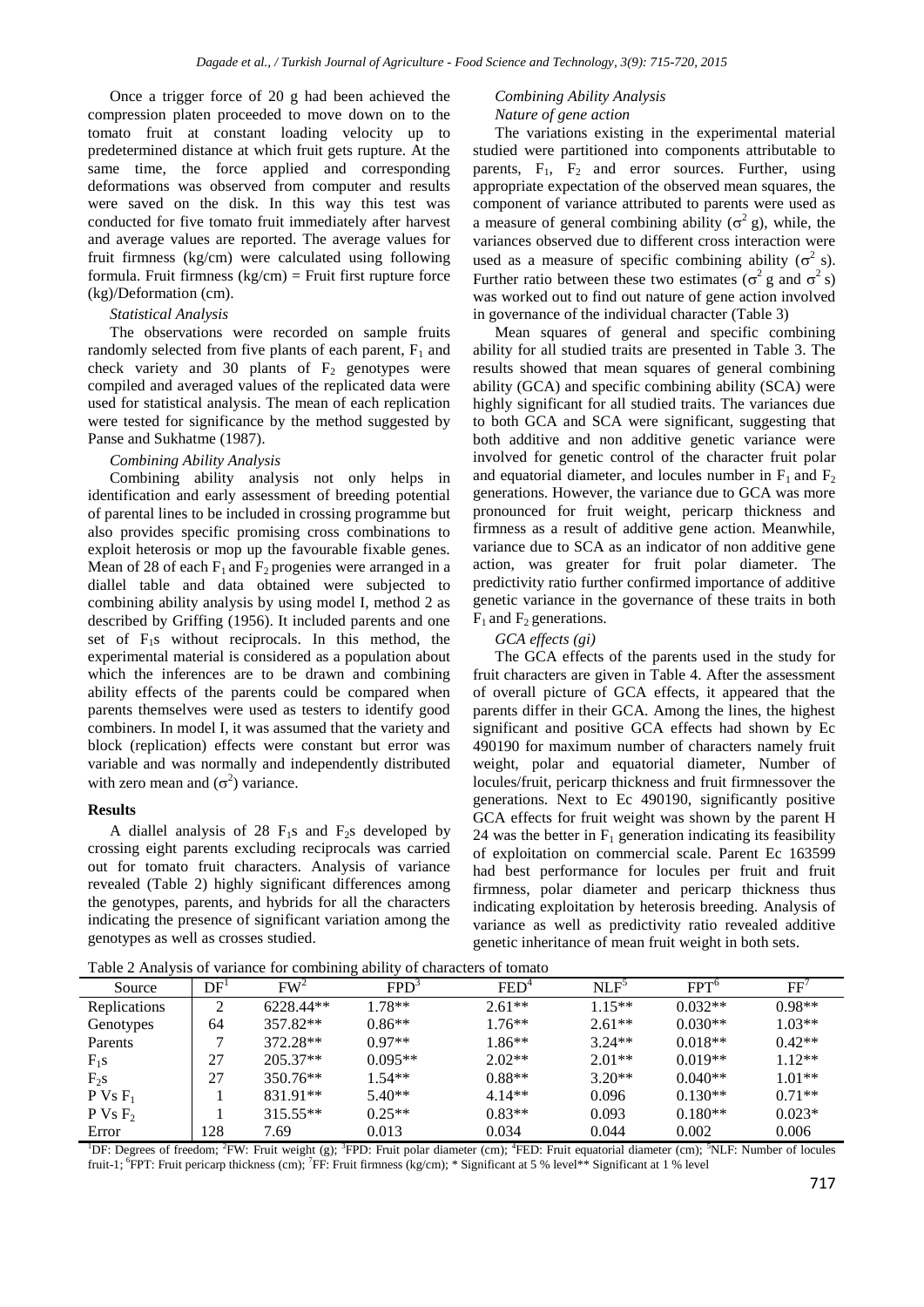|  |  |  | Table 3 Analysis of variance for combining ability for fruit characters in tomato |  |
|--|--|--|-----------------------------------------------------------------------------------|--|
|  |  |  |                                                                                   |  |

| -                                                                                                                                                                      |                |                 | ັ               |                  |                  |                  |                  |           |  |
|------------------------------------------------------------------------------------------------------------------------------------------------------------------------|----------------|-----------------|-----------------|------------------|------------------|------------------|------------------|-----------|--|
| Effect                                                                                                                                                                 | Generation     | DF <sup>1</sup> | FW <sup>2</sup> | FPD <sup>3</sup> | FED <sup>4</sup> | NLP <sup>5</sup> | FPT <sup>6</sup> | FF'       |  |
| <b>GCA</b>                                                                                                                                                             | $F_{1}$        | 7               | 85.093**        | $0.147**$        | 1.379**          | $2.655**$        | $0.015**$        | $0.598**$ |  |
|                                                                                                                                                                        | F <sub>2</sub> |                 | 181.03**        | $0.147**$        | 1.379**          | $2.619**$        | $0.008**$        | $0.528**$ |  |
| <b>SCA</b>                                                                                                                                                             | $F_{1}$        | 27              | 79.614**        | $0.082**$        | $0.524**$        | $0.161**$        | $0.006**$        | $0.285**$ |  |
|                                                                                                                                                                        | $F_{2}$        | 27              | 88.093**        | $0.082**$        | $0.524**$        | $0.653**$        | $0.015**$        | $0.213**$ |  |
| Error                                                                                                                                                                  | $F_{1}$        | 70              | 3.934           | 0.003            | 0.016            | 0.018            | 0.001            | 0.001     |  |
|                                                                                                                                                                        | F <sub>2</sub> | 70              | 3.988           | 0.003            | 0.016            | 0.004            | 0.001            | 0.003     |  |
| $6^2$ GCA                                                                                                                                                              | $F_{1}$        |                 | 81.159          | 0.144            | 1.363            | 2.637            | 0.014            | 0.597     |  |
|                                                                                                                                                                        | F,             |                 | 177.042         | 0.144            | 1.363            | 2.615            | 0.007            | 0.525     |  |
| $6^2$ SCA                                                                                                                                                              | $F_1$          |                 | 75.68           | 0.079            | 0.508            | 0.143            | 0.005            | 0.284     |  |
|                                                                                                                                                                        | F <sub>2</sub> |                 | 84.105          | 0.079            | 0.508            | 0.649            | 0.014            | 0.21      |  |
| (Predictivity)                                                                                                                                                         | $F_{1}$        |                 | 0.517           | 0.646            | 0.728            | 0.949            | 0.737            | 0.678     |  |
| ratio)                                                                                                                                                                 | F <sub>2</sub> |                 | 0.678           | 0.646            | 0.728            | 0.801            | 0.333            | 0.714     |  |
| <sup>1</sup> DF: Degrees of freedom: <sup>2</sup> FW: Fruit weight (g): <sup>2</sup> FPD: Fruit polar diameter (cm): <sup>4</sup> FED: Fruit equatorial diameter (cm): |                |                 |                 |                  |                  |                  |                  |           |  |

'DF: Degrees of freedom; 'FW: Fruit weight (g); 'FPD: Fruit polar diameter (cm); "FED: Fruit equatorial diameter (cm);<br><sup>5</sup>NLF: Number of locules/fruit; 'FPT: Fruit pericarp thickness (cm); 'FF: Fruit firmness (kg/cm); \*, \*

Table 4 Estimates of general combining (GCA) ability effects in 8 parents.

| P <sup>1</sup> |            | FW <sup>2</sup> |            | FPD <sup>3</sup> |            | $FED^4$        |            | NLP            |            | FPT <sup>6</sup> |            | FF                                                                                                                                                                                                                         |
|----------------|------------|-----------------|------------|------------------|------------|----------------|------------|----------------|------------|------------------|------------|----------------------------------------------------------------------------------------------------------------------------------------------------------------------------------------------------------------------------|
|                |            | F <sub>2</sub>  |            | $F_{2}$          |            | F <sub>2</sub> | F.         | F <sub>2</sub> | $F_{1}$    | $F_{2}$          | $F_{1}$    | $F_{2}$                                                                                                                                                                                                                    |
| $P_1$          | $2.272**$  | $-0.51$         | $0.098**$  | $-0.318**$       | 0.05       | $0.072**$      | $0.158**$  | $0.300**$      | $-0.021*$  | $-0.026**$       | $0.240**$  | $0.114**$                                                                                                                                                                                                                  |
| P <sub>2</sub> | $2.973**$  | $7.234**$       | $0.070**$  | $0.128**$        | $0.580**$  | $0.482**$      | $0.971**$  | $0.950**$      | 0.01       | $0.003**$        | $-0.455**$ | $-0.236**$                                                                                                                                                                                                                 |
| P <sub>3</sub> | 0.14       | $-2.226**$      | $-0.051**$ | $-0.02$          | $0.101**$  | $0.051**$      | 0.03       | 0.01           | $-0.041**$ | $-0.005**$       | $0.038**$  | $0.037*$                                                                                                                                                                                                                   |
| $P_4$          | 3.434**    | $5.395**$       | $0.160**$  | $0.343**$        | $-0.113**$ | $0.199**$      | $-0.815**$ | $-0.780**$     | $0.072**$  | $0.047**$        | $0.336**$  | $0.313**$                                                                                                                                                                                                                  |
| $P_{\rm s}$    | 0.48       | $-1.887**$      | 0.01       | $0.097**$        | $0.446**$  | $0.106**$      | $-0.01$    | $-0.127**$     | $0.033**$  | $0.037**$        | $-0.137**$ | $-0.160**$                                                                                                                                                                                                                 |
| $P_6$          | $-2.284**$ | 0.48            | $-0.03$    | $-0.061**$       | $-0.217**$ | $-0.212**$     | $-0.160**$ | $0.222**$      | $\Omega$   | $-0.015**$       | $0.031**$  | $-0.151**$                                                                                                                                                                                                                 |
| $P_7$          | $-2.135**$ | $-4.599**$      | $-0.01$    | $-0.232**$       | $-0.447**$ | $-0.418**$     | $-0.391**$ | $-0.246**$     | $-0.038**$ | $-0.028**$       | $0.068**$  | $0.315**$                                                                                                                                                                                                                  |
| $P_{8}$        | $-4.874**$ | $-3.889**$      | $-0.243**$ | $0.065**$        | $-0.398**$ | $-0.279**$     | $0.216**$  | $-0.326**$     | $-0.022*$  | $-0.013**$       | $-0.121**$ | $-0.233**$                                                                                                                                                                                                                 |
| Gi             | 1.1701     | 1.1782          | 0.0325     | 0.0244           | 0.0737     | 0.0098         | 0.0799     | 0.0368         | 0.0195     | 0.002            | 0.0183     | 0.0338                                                                                                                                                                                                                     |
|                |            |                 |            |                  |            |                |            |                |            |                  |            | <sup>1</sup> D. December <sup>2</sup> EW. Emit wordst (a): <sup>3</sup> EDD. Emit poles diemeter (am): <sup>4</sup> EED. Emit equatorial diemeter (am): <sup>3</sup> NI E. Number of legular fruit: <sup>0</sup> EDT. Emit |

<sup>1</sup>P: Parents; <sup>2</sup>FW: Fruit weight (g); <sup>3</sup>FPD: Fruit polar diameter (cm); <sup>4</sup>FED: Fruit equatorial diameter (cm); <sup>3</sup>NLF: Number of locules/fruit; <sup>6</sup>FPT: Fruit pericarp thickness (cm); <sup>7</sup>FF: Fruit firmness (kg/cm); P<sub>1</sub>

#### *SCA effects (Sij)*

Specific combining ability effects represents dominance and epistatic components of genetic variation which are not fixable but the crosses with high SCA effects involving good general combiner parents can be exploited in future heterosis breeding program. The estimates of SCA effects of  $F_1$  and  $F_2$  for various characters studied are presented in Table 5.

For fruit weight as many as 18 and 22 crosses recorded significant SCA effects in  $F_1$  and  $F_2$  generations, respectively (Table 5).

In  $F_1$  highest and lowest SCA effects were observed in cross  $P_4$  x  $P_7$  (22.195) and  $P_1$  x  $P_4$  (-13.819), respectively. However, in  $F_2$  the highest SCA effect were recorded by  $P_4$  x  $P_8$  (1.576) and the lowest by  $P_2$  x  $P_4$  (-1.199) cross. Four and three crosses for both larger and smaller fruit weight recorded constant performance over the generations. Correspondingly  $P_3$  x  $P_8$ ,  $P_1$  x  $P_2$  and  $P_2$  x  $P_4$ for larger fruits, had significantly positive SCA effects. While for smaller fruits,  $P_1 \times P_4$ ,  $P_2 \times P_8$  and  $P_3 \times P_4$ recorded stable negative SCA estimates.

The SCA estimates for fruit polar diameter ranged from 0.537 ( $P_1$  x  $P_7$ ) to  $P_3$  x  $P_4$  (-0.361) and 1.079 ( $P_4$  x  $P_8$ ) to -0.751 ( $P_1$  x  $P_5$ ) in  $F_1$  and  $F_2$  generations, respectively. As in the case of fruit weight, no correspondence was observed for SCA effects among intra generations. However, the cross  $P_1$  x  $P_7$  involving high x low combining lines was considered as best cross in  $F_1$ generation.

Equatorial diameter of fruit is a character related with size of the fruit and the SCA estimate was significant for 15 crosses in  $F_1$  and 27 crosses in  $F_2$ . The cross  $P_1$  x  $P_7$  in  $F_1$  had the highest maximum (0.537) positive SCA effect followed by  $P_3$  x  $P_8$  (0.465), whereas,  $P_4$  x  $P_8$  (1.079) and  $P_1$  x  $P_5$  (-0.751) crosses, had the significant highest positive and negative SCA effects, respectively. The crosses  $P_4$  x  $P_8$ ,  $P_3$  x  $P_7$  and  $P_2$  x  $P_6$  displayed highest positive significant SCA effects while the  $P_1$  x  $P_5$  had least significant SCA effects in both generations.

Perusal of two sets of data, it was revealed that 14 and 12 crosses had significant SCA effects in  $F_1$  and  $F_2$ generation, respectively. In both  $F_1$  and  $F_2$  generations all the significant crosses had negative effects. However in both the generations, the cross  $P_4$  x  $P_7$  registered significantly negative stable SCA estimates (-0.312 and - 0.158) hence, it was considered as best specific cross.

Estimates of SCA effects for pericarp thickness revealed that 12 crosses in  $F_1$  had significant SCA estimates. Whereas, in  $F_2$  22 crosses had significant estimates, corresponding positive SCA effects were noticed in nine and ten crosses. Among significant positive stable performing crosses, the cross  $P_1$  x  $P_6$  $(0.111$  in F<sub>1</sub> and 0.347 in F<sub>2</sub>) recorded significantly superior SCA effects over the generations hence, were considered as the best specific cross which followed by  $P_3$ x  $P_6$  (0.068 in  $F_1$  and 0.333 in  $F_2$ ) and  $P_2$  x  $P_3$  (0.061 in  $F_1$ ) and  $0.274$  in  $F_2$ ) crosses.

Whole fruit firmness is an important quality trait that conditions the post harvest life of the produce. On the basis of two generations data it was observed that eight crosses exhibited stable performance. In that  $P_1$  x  $P_8$  cross  $(0.534$  in F<sub>1</sub> and 0.505 in F<sub>2</sub>) had higher GCA estimate in desired direction over the generations. Whereas, the cross  $P_2$  x  $P_8$  (-0.921 in  $F_1$  and -0.479 in  $F_2$ ) had constantly significant negative SCA effects in both generations.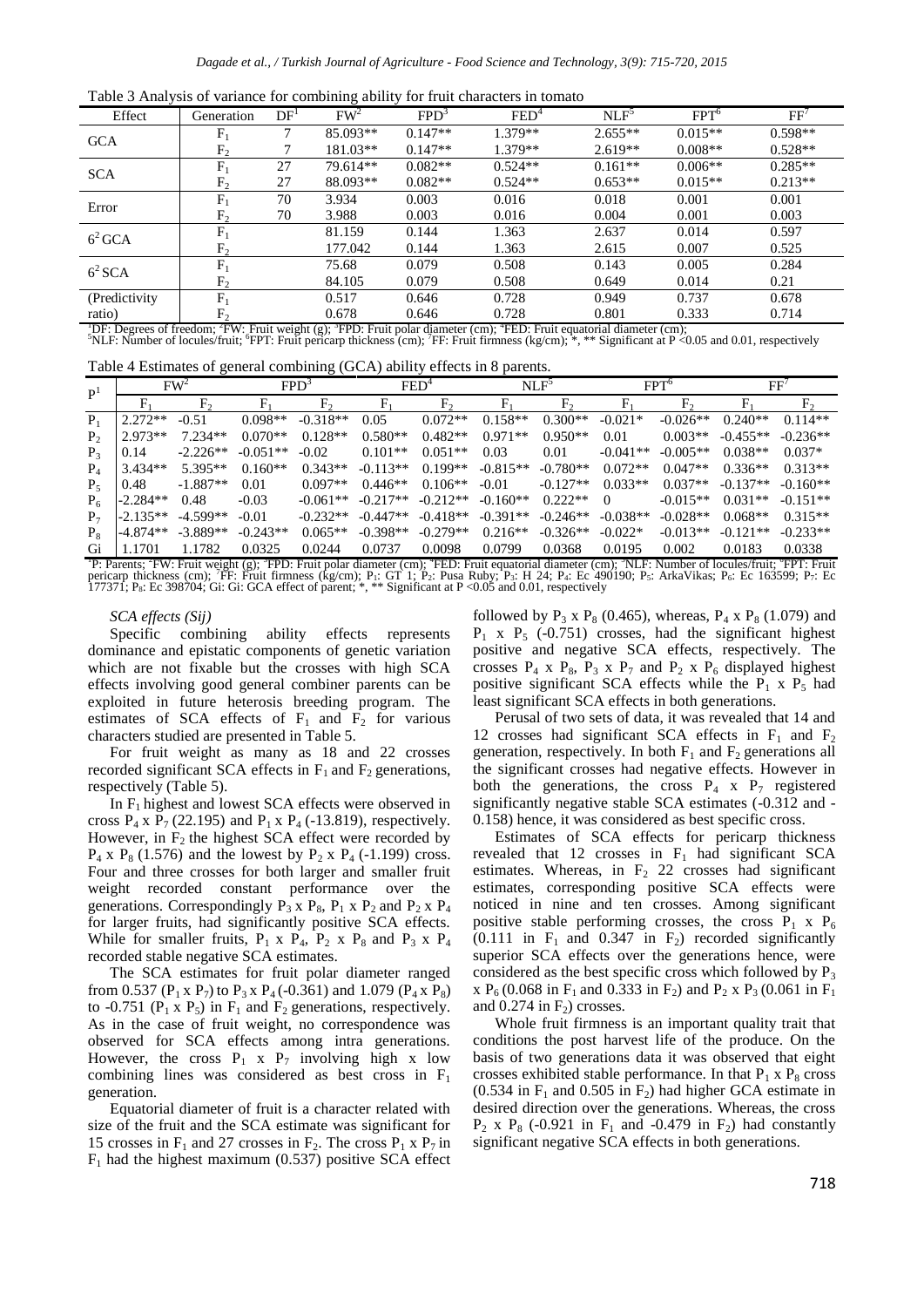|  |  |  |  | Table 5 Estimates of specific combining ability (SCA) effects of 28 $F_1s$ and $F_2s$ in tomato |
|--|--|--|--|-------------------------------------------------------------------------------------------------|
|--|--|--|--|-------------------------------------------------------------------------------------------------|

| C <sup>1</sup>       |            | FW <sup>2</sup> |            | FPD <sup>3</sup> |            | FED <sup>4</sup> |            | NLF <sup>5</sup> |            | FPT <sup>6</sup> |            | FF <sup>7</sup> |
|----------------------|------------|-----------------|------------|------------------|------------|------------------|------------|------------------|------------|------------------|------------|-----------------|
|                      | $F_1$      | F <sub>2</sub>  | $F_1$      | F <sub>2</sub>   | $F_1$      | F <sub>2</sub>   | $F_1$      | $F_1$            | $F_1$      | F <sub>2</sub>   | $F_1$      | F <sub>2</sub>  |
| $P_1xP_2$            | 5.432**    | $0.282**$       | 0.061      | $-0.608**$       | 0.152      | $-0.026$         | $-0.1$     | $-0.078$         | $-0.062*$  | $-0.099$         | $-0.236**$ | $-0.099$        |
| $P_1xP_3$            | 2.909      | $-0.438**$      | 0.071      | $0.143**$        | $-0.492**$ | $0.815**$        | $0.927**$  | $-0.087$         | $-0.018$   | $-0.715**$       | 0.038      | $-0.715**$      |
| $P_1XP_4$            | $-13.81**$ | $-0.849**$      | $-0.029$   | $-0.345**$       | $0.601**$  | $-0.06$          | 0.093      | $-0.002$         | 0.046      | $-0.252**$       | $0.813**$  | $-0.252**$      |
| $P_1xP_5$            | $-3.905*$  | $-0.373**$      | 0.01       | $-0.751**$       | 0.186      | $-0.222**$       | 0.037      | 0.028            | 0.051      | $-0.369**$       | $-0.150**$ | $-0.369**$      |
| $P_{1x}P_6$          | 3.229      | $-0.066$        | $-0.084$   | $0.367**$        | $-0.041$   | $0.761**$        | $-0.562**$ | $0.200**$        | $0.111**$  | $0.347**$        | $0.165**$  | $0.347**$       |
| $P_1xP_7$            | $-0.05$    | $-0.357**$      | $0.537**$  | $-0.338**$       | $-0.615**$ | $-0.274**$       | 0.208      | 0.012            | $-0.024$   | $1.220**$        | $0.358**$  | $1.220**$       |
| $P_1xP_8$            | $10.176**$ | $0.179**$       | $-0.08$    | $0.084**$        | $-0.254*$  | $-0.354**$       | $-0.346**$ | $-0.022$         | $-0.054$   | $0.505**$        | $0.534**$  | $0.505**$       |
| $P_2XP_3$            | $-3.442$   | 0.036           | $-0.121**$ | $-0.357**$       | $-0.442**$ | $-0.172**$       | $-0.056$   | $0.123*$         | $0.061*$   | $0.274**$        | $0.194**$  | $0.274**$       |
| $P_2XP_4$            | $6.093**$  | $-1.199**$      | $-0.158**$ | $0.048**$        | 0.122      | $-0.740**$       | $-0.087$   | $-0.152**$       | $-0.055$   | $0.391**$        | $-0.388**$ | $0.391**$       |
| $P_2XP_5$            | 1.821      | 0.001           | 0.091      | $-0.238**$       | $-0.154$   | $-0.372**$       | $0.317**$  | 0.099            | 0.027      | $0.181**$        | $0.195**$  | $0.181**$       |
| $P_2XP_6$            | $-1.993$   | $0.558**$       | $0.134**$  | $0.260**$        | $0.816**$  | $2.455**$        | $0.845**$  | 0.104            | $0.124**$  | $-0.134**$       | $0.574**$  | $-0.134**$      |
| $P_2XP_7$            | $-4.815**$ | $0.450**$       | $-0.005$   | $0.082**$        | $0.856**$  | $-0.754**$       | $-0.261*$  | $0.106*$         | $0.058*$   | 0.093            | $0.307**$  | 0.093           |
| $P_2XP_8$            | $-11.45**$ | $-0.267**$      | 0.075      | $-0.257**$       | $-0.947**$ | $-0.504**$       | $-0.505**$ | $-0.061$         | 0.008      | $-0.479*$        | $-0.921**$ | $-0.479**$      |
| $P_3XP_4$            | $-3.25$    | $-0.579**$      | $-0.361**$ | $-0.454**$       | $-0.803**$ | $-0.275**$       | $-0.646**$ | 0.049            | $-0.111**$ | $0.775**$        | $-0.607**$ | $0.775**$       |
| $P_3xP_5$            | $-10.49**$ | $-0.149**$      | $-0.175**$ | $-0.241**$       | $-0.731**$ | $-0.097$         | $-0.532**$ | $-0.014$         | $-0.033$   | $-0.039$         | $-0.768**$ | $-0.039$        |
| $P_3XP_6$            | $8.231**$  | $-0.562**$      | 0.064      | $-0.093**$       | $0.535**$  | $-0.777**$       | 0.142      | $-0.052$         | $0.068*$   | $0.333**$        | $0.511**$  | $0.333**$       |
| $P_3xP_7$            | 10.882**   | $-0.087*$       | $0.185**$  | $0.633**$        | $1.405**$  | $0.691**$        | $-0.298*$  | 0.08             | 0.029      | $-0.650**$       | $0.204**$  | $-0.650**$      |
| $P_3XP_8$            | $6.718**$  | $1.576**$       | $0.465**$  | $-0.126**$       | $1.316**$  | $-1.063**$       | $-0.145$   | $0.139**$        | $0.076*$   | $-0.469**$       | $0.320**$  | $-0.469**$      |
| $P_4xP_5$            | $-6.550**$ | $1.290**$       | $-0.059$   | $0.675**$        | $0.412**$  | $-0.142*$        | 0.037      | $0.154**$        | 0.028      | $0.142**$        | $0.344**$  | $0.142**$       |
| $P_4XP_6$            | $5.190**$  | $0.314**$       | $-0.153**$ | $0.459**$        | $0.435**$  | $1.008**$        | $0.275*$   | $-0.094$         | $-0.015$   | $-0.363**$       | $-0.157**$ | $-0.363**$      |
| $P_4XP_7$            | 22.195**   | $-0.838**$      | $-0.325**$ | $-0.739**$       | $-0.225*$  | $0.303**$        | $-0.312*$  | $-0.158**$       | $0.126**$  | $-0.069$         | $-0.338**$ | $-0.069$        |
| $P_4XP_8$            | $-3.34$    | $1.242**$       | $0.181**$  | $1.079**$        | 0.016      | $-0.447**$       | $0.328**$  | $0.268**$        | $0.123**$  | $-0.242**$       | $1.182**$  | $-0.242**$      |
| $P_5xP_6$            | $-0.093$   | $-0.377**$      | $-0.094$   | $-0.620**$       | $-0.113$   | $-0.144*$        | $-0.115$   | $-0.140**$       | $-0.036$   | $-0.357**$       | $0.416**$  | $-0.357**$      |
| $P_5XP_7$            | $9.145**$  | $0.212**$       | 0.054      | $0.588**$        | $0.736**$  | $0.494**$        | $0.636**$  | $0.139**$        | 0.045      | $-0.266**$       | $-0.011$   | $-0.266**$      |
| $P_5xP_8$            | 9.831**    | $-0.502**$      | $0.380**$  | $-0.030*$        | $1.491**$  | 0.074            | $-0.121$   | $-0.075$         | $0.072*$   | $-0.109*$        | $-0.375**$ | $-0.109**$      |
| $P_6xP_7$            | 4.092*     | $-0.014$        | $0.186**$  | $-0.004$         | $-0.451**$ | $-0.196**$       | 0.11       | $0.154**$        | 0.019      | $0.452**$        | $0.120**$  | $0.452**$       |
| $P_6xP_8$            | 1.508      | $-0.048$        | $0.316**$  | $-0.312**$       | $-0.06$    | $-1.116**$       | $-0.054$   | $-0.023$         | $-0.071*$  | $-0.097$         | $-0.337**$ | $-0.097$        |
| $P_7XP_8$            | $-5.584**$ | 0.094           | $0.154**$  | $-0.307**$       | $-0.823**$ | 0.202            | $-0.017$   | $-0.021$         | $-0.007$   | $-0.293**$       | $-0.761**$ | $-0.293**$      |
| Range                | $-13.81$   | $-1.19$         | $-0.361$   | $-0.751$         | $-0.823$   | $-1.116$         | $-0.646$   | $-0.158$         | $-0.111$   | $-0.715$         | $-0.921$   | $-0.715$        |
|                      | 22.195     | 1.576           | 0.537      | 1.079            | 1.491      | 1.008            | 0.927      | 0.268            | 0.126      | 1.22             | 1.182      | 1.22            |
| SE Sij               | 2.173      | 0.045           | 0.06       | 0.018            | 0.137      | 0.068            | 0.148      | 0.004            | 0.036      | 0.063            | 0.028      | 0.052           |
| CDSi <sub>15%</sub>  | 4.333      | 0.09            | 0.098      | 0.029            | 0.221      | 0.111            | 0.241      | 0.105            | 0.058      | 0.101            | 0.055      | 0.102           |
| CDSi <sub>1</sub> 1% | 2.661      | 0.055           | 0.129      | 0.038            | 0.343      | 0.147            | 0.317      | 0.139            | 0.077      | 0.134            | 0.072      | 0.134           |

<sup>1</sup>C: Crosses; <sup>2</sup>FW: Fruit weight (g); <sup>3</sup>FPD: Fruit polar diameter (cm); <sup>4</sup>FED: Fruit equatorial diameter (cm); <sup>5</sup>NLF: Number of locules/fruit; <sup>6</sup>FPT: Fruit pericarp thickness (cm); <sup>7</sup>FF: Fruit firmness (kg/cm); P<sub>1</sub> - GT 1; P<sub>2</sub> - Pusa Ruby; P<sub>3</sub> - H 24; P<sub>4</sub> - Ec 490190; P<sub>5</sub> – ArkaVikas; P<sub>6</sub> - Ec 163599; P<sub>7</sub> -Ec 177371;  $P_8$  - Ec 398704; \*,\*\* significant at 5 % and 1 % level, respectively

| Table 6 Top three parents identified based on <i>per se</i> performance and GCA effects |  |  |
|-----------------------------------------------------------------------------------------|--|--|
|-----------------------------------------------------------------------------------------|--|--|

| C <sup>1</sup>   | Best parent <i>per</i> se |                | Best parents for gca | Common parent on <i>per se</i> performance and GCA |
|------------------|---------------------------|----------------|----------------------|----------------------------------------------------|
|                  | performance               | $F_{1}$        | F <sub>2</sub>       | effects in both $F_1$ and $F_2$ generations        |
|                  | $P_2$ (53.99)             | $P_4$ (3.434)  | $P_2$ (7.234)        | $P_2$                                              |
| FW <sup>2</sup>  | $P_4$ (47.47)             | $P_2(2.973)$   | $P_4$ (5.395)        | $P_4$                                              |
|                  | $P_1$ (46.42)             | $P_1$ (2.272)  | $P_6(0.480)$         |                                                    |
|                  | $P_4(4.18)$               | $P_4(0.160)$   | $P_4$ (0.343)        | $P_4$                                              |
| FPD <sup>3</sup> | $P_2$ (3.51)              | $P_1$ (0.098)  | $P_2(0.128)$         | $P_2$                                              |
|                  | $P_1$ (3.36)              | $P_2(0.070)$   | $P_5(0.097)$         |                                                    |
|                  | $P_2$ (5.31)              | $P_2(0.580)$   | $P_2$ (0.482)        | P <sub>2</sub>                                     |
| FED <sup>4</sup> | $P_1$ (4.68)              | $P_5(0.446)$   | $P_4(0.199)$         |                                                    |
|                  | $P_1$ (4.33)              | $P_3(0.101)$   | $P_6(0.106)$         |                                                    |
|                  | $P_4(2.17)$               | $P_4$ (-0.815) | $P_4$ (-0.780)       | $P_4$                                              |
| NLF <sup>5</sup> | $P_7(2.83)$               | $P_7$ (-0.391) | $P_8$ (-0.326)       | $P_7$                                              |
|                  | $P_6$ (3.01)              | $P_6$ (-0.160) | $P_7$ (-0.246)       |                                                    |
|                  | $P_4(0.50)$               | $P_4(0.072)$   | $P_4(0.047)$         | $P_4$                                              |
| FPT <sup>6</sup> | $P_5(0.42)$               | $P_5(0.033)$   | $P_5(0.037)$         | $P_5$                                              |
|                  | $P_2$ (0.38)              | $P_2(0.010)$   | $P_2(0.003)$         | P <sub>2</sub>                                     |
|                  | $P_4$ (3.05)              | $P_4$ (0.336)  | $P_7(0.315)$         | $P_4$                                              |
|                  | $P_7$ (3.00)              | $P_1(0.240)$   | $P_4(0.313)$         | $P_7$                                              |
| FF <sup>7</sup>  | $P_3(2.94)$               | $P_7(0.068)$   | $P_1$ (0.114)        |                                                    |
|                  | $P_2(1.09)$               | $P_3$ (3.111)  | $P_1$ (4.033)        | $P_2$                                              |
|                  | $P_5(0.981)$              | $P_1(1.411)$   | $P_5(0.460)$         |                                                    |

<sup>1</sup>C: Character; <sup>2</sup>FW: Fruit weight (g); <sup>3</sup>FPD: Fruit polar diameter (cm); <sup>4</sup>FED: Fruit equatorial diameter (cm); <sup>5</sup>NLF: Number of locules/fruit; <sup>6</sup>FPT: Fruit pericarp thickness (cm); <sup>7</sup>FF: Fruit firmness (kg/cm); P<sub>1</sub> - GT 1; P<sub>2</sub> - Pusa Ruby ; P<sub>3</sub> - H 24; P<sub>4</sub> - Ec 490190; P<sub>5</sub> - ArkaVikas; P<sub>6</sub> - Ec 163599; P<sub>7</sub> -Ec 177371;  $P_8$  - Ec 398704